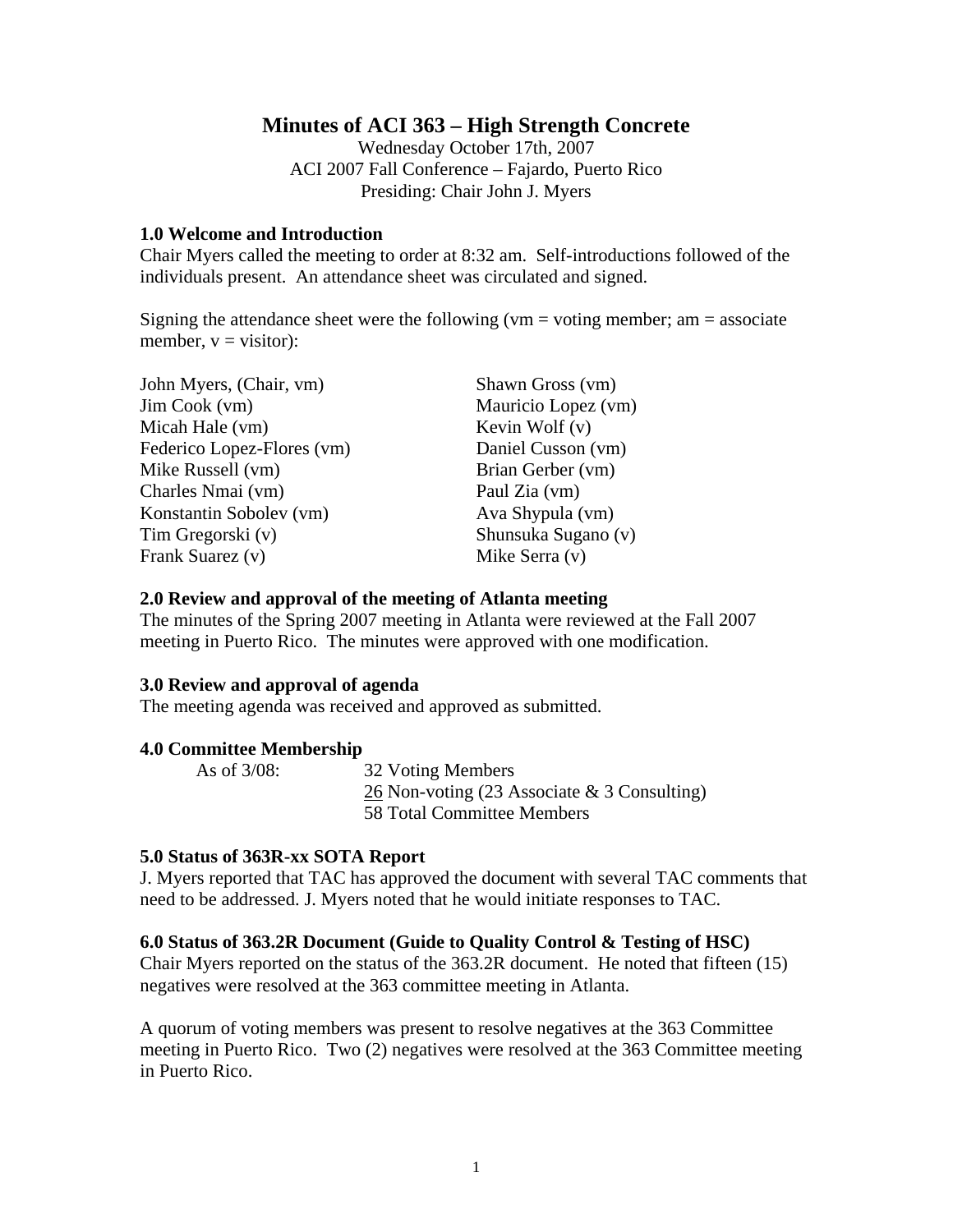Following the ACI Fall meeting in Puerto Rico, two items related to the 363.2R document were balloted to resolve remaining negatives. The results of the two ballots were as follows:

Insert resolved negatives.

## **Post 363 Meeting Note:**

Two items (see attached appendix) were balloted to address the final remaining negatives. Both balloted items passed as reflected below.

| <b>Item</b><br># | Affirmative | Affirmative<br>with<br><b>Comments</b> | Negative Abstain |   | <b>Not</b><br>Returned | The $1/2$ The $2/3$<br><b>Rule</b> | <b>Rule</b>          |
|------------------|-------------|----------------------------------------|------------------|---|------------------------|------------------------------------|----------------------|
|                  | 26          |                                        |                  |   | 4                      | Item<br>Meets                      | Item<br>Meets        |
| っ                | 25          |                                        |                  | っ | 4                      | Item<br><b>Meets</b>               | Item<br><b>Meets</b> |

# **7.0 Status of 363.ZR High-Strength Lightweight Concrete**

J. Myers updated the committee on the most recent information regarding the 363.ZR document. He noted that a task group was formed to develop a guide on high-strength lightweight concrete. ACI 363 member Mauricio Lopez is serving as the task group chair.

# **8.0 Future ACI Technical Session Sponsored by ACI 363**

J. Myers asked the committee about their interest level to sponsor a session for the Spring 2009 ACI conference in San Antonio. One committee suggestion was to co-sponsor a session on self-consolidated concrete (SCC) HSC applications with ACI Committee 423. Other suggested topics included high-strength lightweight concrete. Due to time limitations the committee agreed to follow-up on the issue at the next committee meeting in LA. A preliminary session request is due one year before the convention.

# **9.0 Other Business**

9.1 Conferences & Symposiums

 Prof. Shunsuke Sugano from Hiroshima University in Japan addressed the committee to inform them about the  $8<sup>th</sup>$  International Symposium on Utilization of High-Strength and High-Performance Concrete. The conference is sponsored by JCI and the PCEA and co-sponsored by organizations including ACI, ACF, FIB, and JSCE. The conference will be held Oct. 27-29, 2008 in Tokyo, Japan.

9.2 HSC Projects

ACI 363 Member J. Cook informed the committee about a 7ksi and 14ksi Office Building in Nashville, TN. Further details about the project were not disclosed at the time.

ACI 363 Member A. Shypula informed the committee about 16ksi concrete being specified for a 62 story building in New York. It includes the use of a curtain wall system.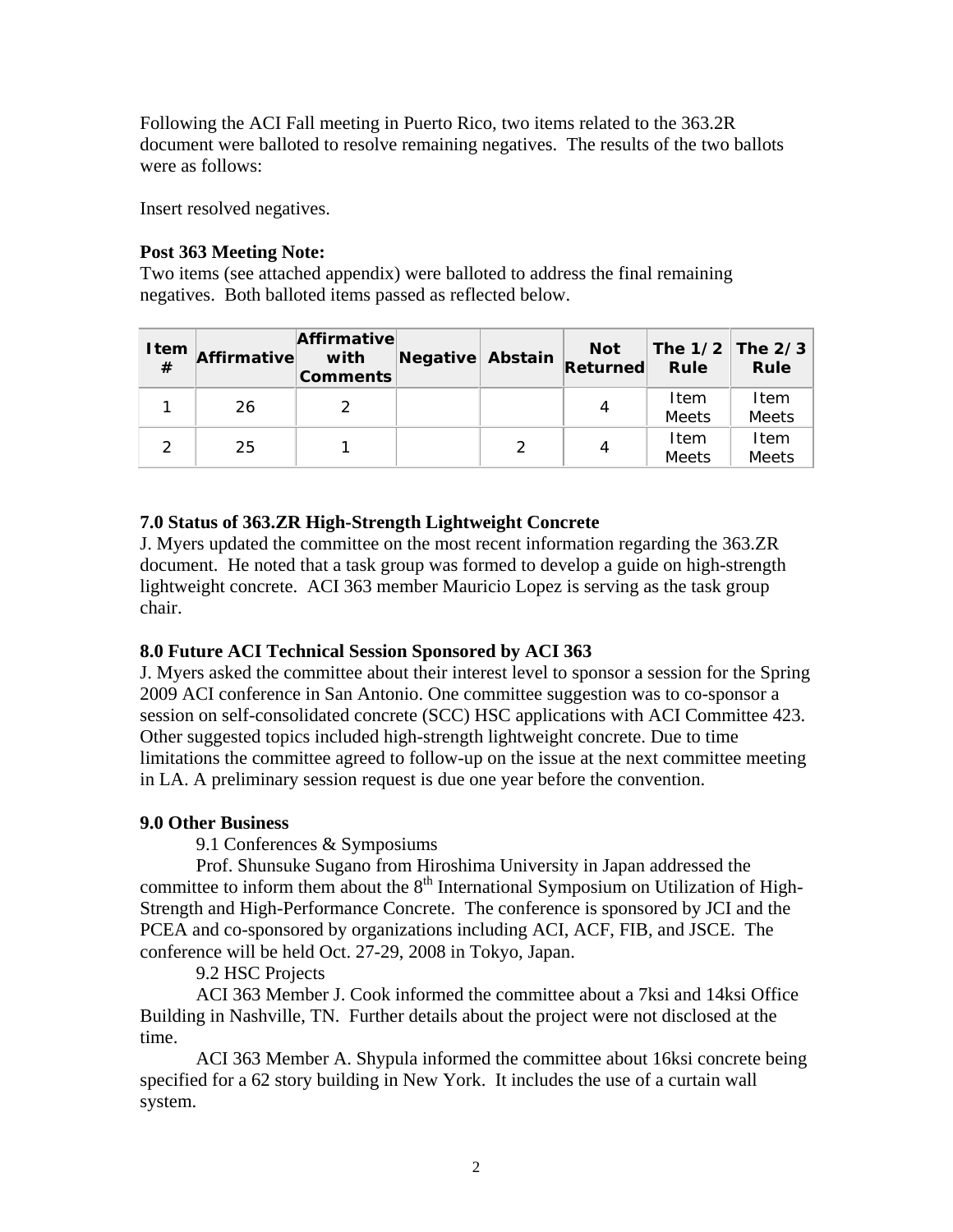## **10.0 New Business**

J. Myers asked for feedback from the committee about the current 363 meeting time which is traditionally held on Wednesday's from 8:30am-11:30am. Some committee members suggested moving the meeting start time to 9:30am on Wed. due to conflicting meetings, while other committee members preferred the current meeting time schedule. Since a consensus was not reached, the chair felt it was best to maintain the current meeting time.

For future ACI 363 committee meetings, J. Myers encouraged committee members to consider preparing a presentation for the committee on either current research activities or recent high profile projects incorporating high strength concrete.

# **11.0 Adjournment**

With no further business, the committee meeting was adjourned at 11:02am.

# **ATTACHMENTS**

- 363.2R Balloted Items during 363 Committee Meeting on 10/17/07
- Post meeting Ballot #1 Jan. 2008
- Post meeting Ballot #2 Jan. 2008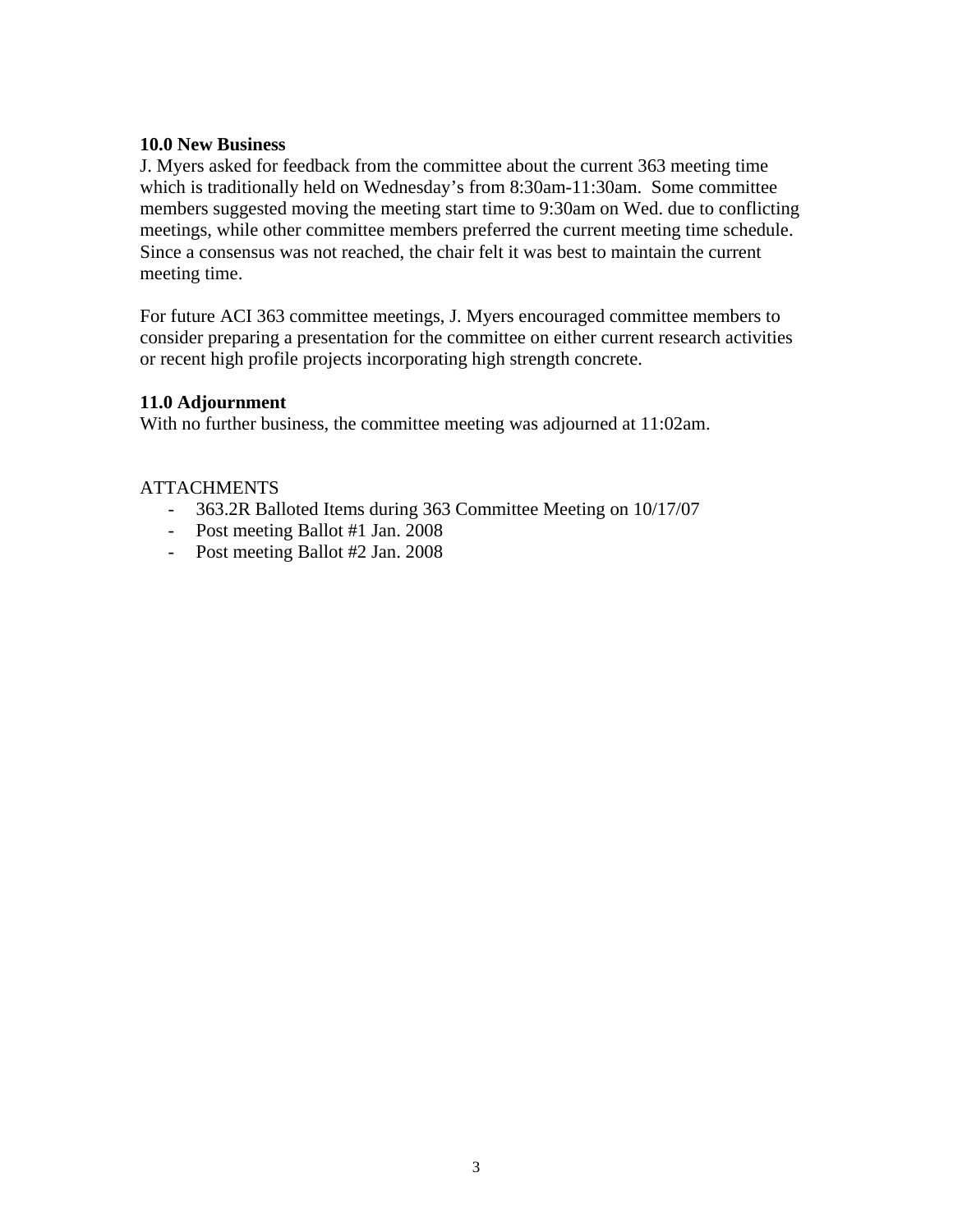| Sec#            | Pg# | $\mathbf{L} \mathbf{n}$ # | N/E <sup>1</sup> | <b>Comment</b>                                                                                                                                                                                                                                                                                                                                                                                                                                                                                                                                                                                                                                                                                                                                                                                                                                                                                                                                                                                                                                                                                                                                                                                                                                                                                                                                                                                                                                                | <b>Resolution</b>                                                                                                                                                                                 |
|-----------------|-----|---------------------------|------------------|---------------------------------------------------------------------------------------------------------------------------------------------------------------------------------------------------------------------------------------------------------------------------------------------------------------------------------------------------------------------------------------------------------------------------------------------------------------------------------------------------------------------------------------------------------------------------------------------------------------------------------------------------------------------------------------------------------------------------------------------------------------------------------------------------------------------------------------------------------------------------------------------------------------------------------------------------------------------------------------------------------------------------------------------------------------------------------------------------------------------------------------------------------------------------------------------------------------------------------------------------------------------------------------------------------------------------------------------------------------------------------------------------------------------------------------------------------------|---------------------------------------------------------------------------------------------------------------------------------------------------------------------------------------------------|
|                 |     |                           |                  | BALLOT ITEM #1 Related to the Modulus of Elasticity Section                                                                                                                                                                                                                                                                                                                                                                                                                                                                                                                                                                                                                                                                                                                                                                                                                                                                                                                                                                                                                                                                                                                                                                                                                                                                                                                                                                                                   |                                                                                                                                                                                                   |
| Ch <sub>5</sub> |     |                           | N                | Chapter 5-"Evaluation of Compressive Strength Test Results",<br>needs to be revised since it is not in sync with the new ACI 214R-02<br>report "Evaluation of Strength Test Results" and ACI 318-05<br>"Building Code Requirements for Structural Concrete". A good<br>example of being out of sync is in Section 5.2-Strength Evaluation<br>where the document recommends that high strength concrete be<br>judged acceptable if "no individual strength test (average of two<br>cylinders) falls below ) .90 fc'. (This is different from the ACI 318<br>requirement.)" This is now a requirement in ACI 318- $5.6.3.3 -$ " (b)<br>No individual strength test (average of two cylinders) falls below fc'<br>by more than 500 psi when fc' is 5000 psi or less; or more than<br>0.10fc' when fc' is more than 5000 psi." It only took me 25 years to<br>get this change in 318.<br>In Chapter 5 we reference ACI 214-77 which has been<br>completely revised to accommodate high-strength concrete. The<br>standards of quality control suggested in Table 5.1.1 of the 363.2<br>document is Table 3.3 in the revised 214-02 document. When we<br>revised the 214 document I made certain that Table 3.3 was in sync<br>with Table 5.1.1 since that was already in print and was<br>recommended by the high-strength committee.<br>I would be willing to assist in the rewrite of Chapter 5 if we<br>elect to go that way. (Proposed re-write shown below). | Persuasive<br>The motion is to find Mr. Cook's negative<br>persuasive. Mr. Cook agrees to<br>revise/update proposed changes for ballot<br>approval.<br>Pass 15-0-0.<br>Resolution to be Balloted. |

# **This Ballot Item #1 is to resolve the following remaining negatives regarding Chapter 5:**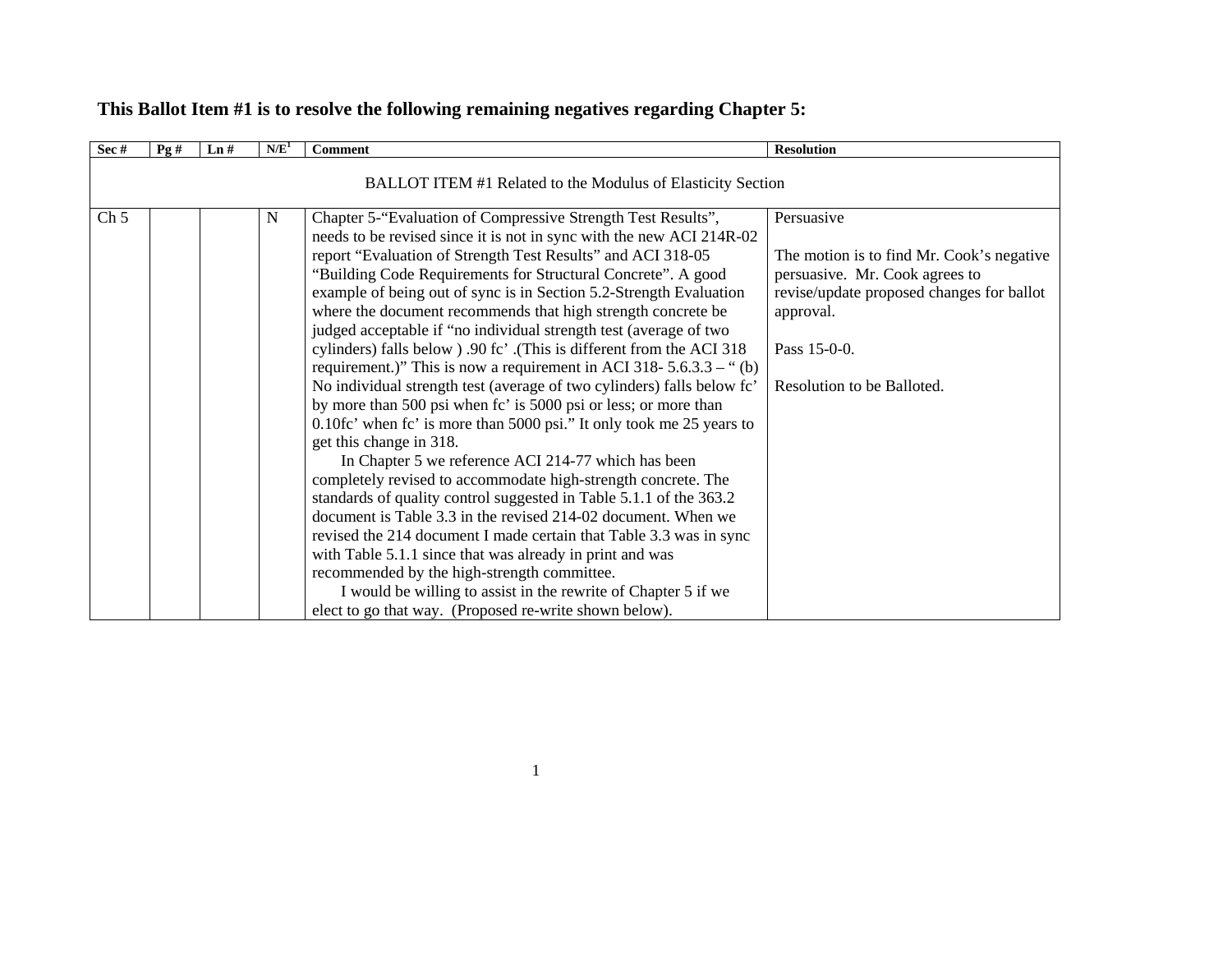## 1 **BALLOT #1: Proposed Rewrite to resolve the above negative. Items**

### 2 **highlighted in underlined blue is the revised content.**

3

#### 4 **Chapter 5-Evaluation of Compressive Strength Test Results**

#### 5 **5.1 – Statistical concepts**

6 The first step in evaluating quality control procedures is determining whether the distribution 7 of the compressive strength test results follows a normal frequency distribution. Cook (1989) suggests 8 that skewed distributions may occur for high-strength concrete because the compressive strength may 9 be limited by the aggregate strength. This can be the case for concrete strengths exceeding 70 MPa 10 (10,000 psi). The distribution should be investigated to determine if it deviates from a normal 11 distribution. As suggested by Cook (1989), the skew ness and kurtosis (peaked ness of the 12 distribution) are evaluated by calculating the third and fourth moments of the distribution about the 13 mean. Available data indicate that a normal frequency distribution is achieved for concrete with 14 compressive strength in the range of 40 to 70 MPa (6000 to 10,000 psi) (Cook 1982). Thus, the 15 procedure recommended by ACI 214, which assumes a normal distribution, is usually a convenient 16 tool for evaluating the quality of production and testing of high-strength concrete. 17 In ACI 214R-02, Table 3.3 provides the appropriate standards of control for specified 18 strengths over 35 MPa (5000 psi). These standards of control were adopted based on examination and 19 analysis of compressive strength test data by ACI Committees 214 and 363. The strength data 20 examined were conducted using 150 x 300 mm (6 x 12 in.) cylinders. The standards of control are 21 therefore applicable to these size specimens and may be considered applicable with minor differences 22 to other cylinder sizes, such as  $100 \times 200$  mm (4 x 8 in.) recognized in ASTM C31. 23 In practice, high-strength concrete has a lower coefficient of variation than normal-strength 24 concrete, not because of the strength level, but because a higher degree of control is maintained in the 25 production and testing of high-strength concrete. Continual review of the field test results and the 26 maintenance of records in the form of control charts, or other means, are recommended to assess 27 whether the desired level of control is being achieved. 28

## 29 **5.2 – Strength Evaluation**

- 30 ACI 318 recognizes that some test results are likely to be lower than the specified strength.
- 31 The strength level of an individual class of concrete is considered satisfactory if both of the following
- 32 requirements are met:
- 33 (a) Every arithmetic average of any three consecutive strength tests equals or exceeds  $f_c$ ;

**Comment [jjm1]:** Delete Table 5.1.1 since this is Table 3.3 in ACI 214R-02.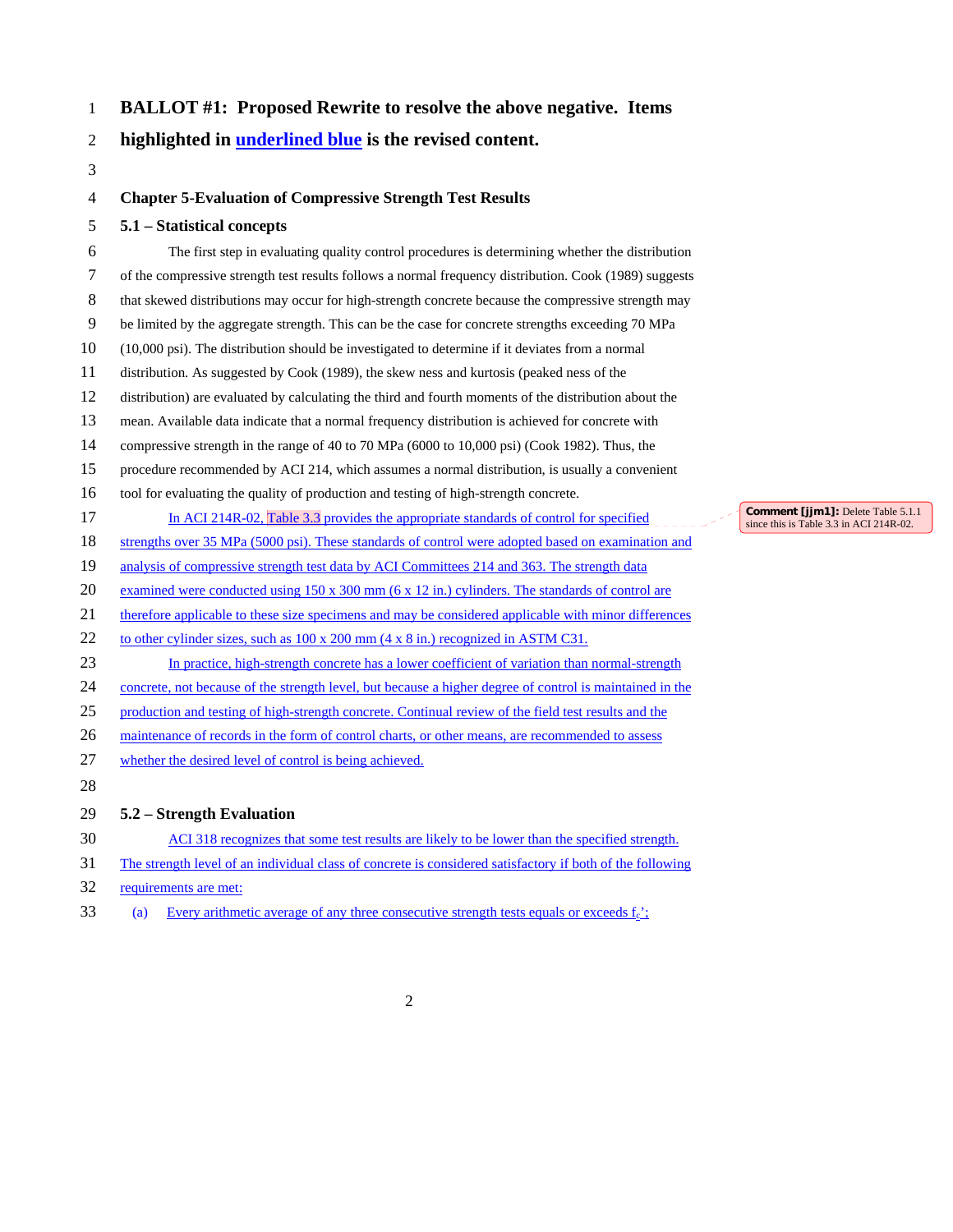| 34 | (b)          | No individual strength test (average of two cylinders) falls below f <sub>c</sub> ' by more than 3.4 MPa     |
|----|--------------|--------------------------------------------------------------------------------------------------------------|
| 35 |              | $(500 \text{ psi})$ when $f_c$ is 34.5 MPa (5000 psi) or less; or by more than 0.10 $f_c$ when $f_c$ is more |
| 36 |              | than 34.5 MPa (5000 psi).                                                                                    |
| 37 |              | Evaluation and acceptance of the concrete can be judged immediately as test results are                      |
| 38 |              | received during the course of the work. Strength tests failing to meet these criteria will occur             |
| 39 |              | occasionally (probably about once in 100 tests) even though concrete strength and uniformity are             |
| 40 |              | satisfactory. Allowance should be made for such statistically expected variations in deciding whether        |
| 41 |              | the strength level being produced is adequate.                                                               |
| 42 |              | Early-age control of concrete strength may be achieved by making and testing accelerated-                    |
| 43 |              | cured specimens according to ASTM C 684, especially where later-age (56 or 90 day) strength tests            |
| 44 |              | are the final acceptance criterion. Evaluation of these data should follow job-specific criteria             |
| 45 |              | developed at an early phase of concreting. Where ages later than 28 days are specified for acceptance,       |
| 46 |              | ACI 214 evaluation procedures can be used.                                                                   |
| 47 |              | High-strength concretes may continue to gain significant strengths after the acceptance test                 |
| 48 |              | age, especially if fly ash or ground granulated blast-furnace slag are used. During the evaluations to       |
| 49 |              | establish mixture proportions, a strength development curve should be established indicating potential       |
| 50 |              | strength over time. However, if questions arise concerning the load-carrying capacity of a structure,        |
| 51 |              | ACI 318 allows investigation by analysis using core test results or by load testing. In cases where load     |
| 52 |              | testing a structure is not practical, analytical investigations using the strength results from extracted    |
| 53 |              | cores, or in-place tests (ACI 228.1R), are more appropriate. Tests to evaluate the durability of the         |
| 54 |              | concrete (see ACI 201.2R) should be performed separately on cores other than those used for strength         |
| 55 | tests.       |                                                                                                              |
| 56 |              | As mentioned in Chapter 3, a correlation curve should be established for each high-strength                  |
| 57 |              | mixture to relate the strength of extracted cores (normally 102 mm (4 in.) in diameter) to the strength      |
| 58 |              | of specimens used for acceptance testing, that is, 152 by 305 mm (6 by 12 in.) or 102 by 203 mm (4           |
| 59 |              | by 8 in.) cylinders. Then, if coring becomes necessary, the relationship has been established, agreed        |
| 60 |              | upon, and is ready for conclusive interpretation. In the absence of correlation data, the provisions of      |
| 61 |              | ACI 318 should be used. These provisions require that the average strength of a set of three cores be        |
| 62 |              | equal to at least 85 percent of $f_{c'}$ and no single core be less than 75 percent of $f_{c'}$ .            |
| 63 |              | Cook (1989) reported that tests of 102 mm (4 in.) diameter cores taken from 760 by 760 mm                    |
| 64 |              | (30 by 30 in.) columns of 10,000 psi (70 MPa) concrete resulted in average strengths as shown in             |
| 65 | Table 5.2.1. |                                                                                                              |
| 66 |              | Burg and Ost (1992) reported on 102 mm (4 in.) cores drilled from 1220 mm (4 ft) cubes of                    |
| 67 |              | concrete with compressive strength in the range of 70 to 140 MPa (10,000 to 20,000 psi). Sets of three       |
| 68 |              | cores at 91 days and 14 months produced average strengths as shown in Table 5.2.2.                           |

69

**Comment [jjm2]:** Section relocated from end of section 5.1 to section 5.2 per editorial comment. Comment deals more with strength evaluation rather than statistical concepts.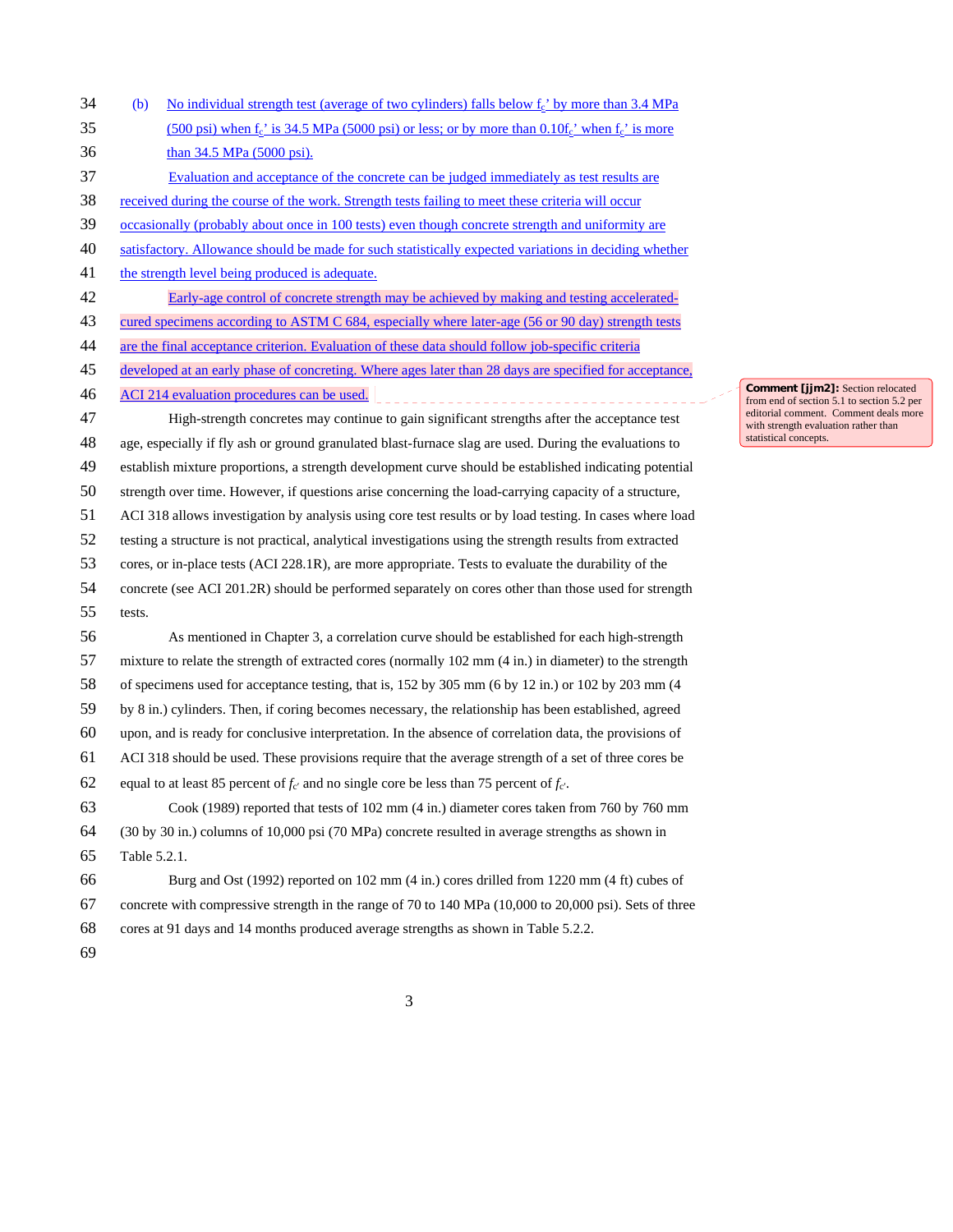### 70 **Table 5.2.1—Strength cores from 760 mm (30 in.) square columns (Cook 1989)**

|                   | Moist-cured cylinder strength at |         |  |  |
|-------------------|----------------------------------|---------|--|--|
| Age at test, days | same age, percent                |         |  |  |
|                   | Range                            | Average |  |  |
| 7                 | 94 to 105                        | 99      |  |  |
| 28                | 84 to 97                         | 91      |  |  |
| 56                | 78 to 94                         | 84      |  |  |
| 180               | 78 to 94                         | 86      |  |  |
| 365               | 93 to 107                        | 98      |  |  |

71

#### 72 **Table 5.2.2—Strength of cores from 1220 mm (4 ft) cubes (Burg and Ost 1992)**

|              | 28-day moist-cured 152 x 305 mm         |         |  |
|--------------|-----------------------------------------|---------|--|
| Age at test, | (6 x 12 in.) cylinder strength, percent |         |  |
| days         | Range                                   | Average |  |
|              | 95 to 106                               | 99      |  |
|              | 93 to 96                                | 95      |  |
|              | 85 to 90                                | 88      |  |
|              | 93 to 104                               | 98      |  |
|              | 102 to 105                              | 103     |  |
|              | 107 to 110                              | 108     |  |
|              | 109 to 123                              | 117     |  |
|              | 104 to 106                              | 105     |  |
|              | 94 to 98                                | 96      |  |
|              | 100 to 111                              | 107     |  |
|              | 104 to 113                              | 109     |  |
|              | 122 to 124                              | 123     |  |
|              | 91<br>426                               |         |  |

74

 $T = Type I$  portland cement;  $SF = silica$  fume;  $FA = fly$  ash

75 In tests at 1, 2, and 7 years of age on 102 mm (4 in.) diameter cores from columns made with

76 70 MPa (10,000 psi) concrete Bickley et al. (1991, 1994) obtained the results shown in Table 5.2.3.

|  | 77 The cementitious system in this concrete was Type I portland cement plus silica fume and ground |  |  |  |
|--|----------------------------------------------------------------------------------------------------|--|--|--|
|--|----------------------------------------------------------------------------------------------------|--|--|--|

78 granulated blast-furnace slag.

79

80

81

82

83

84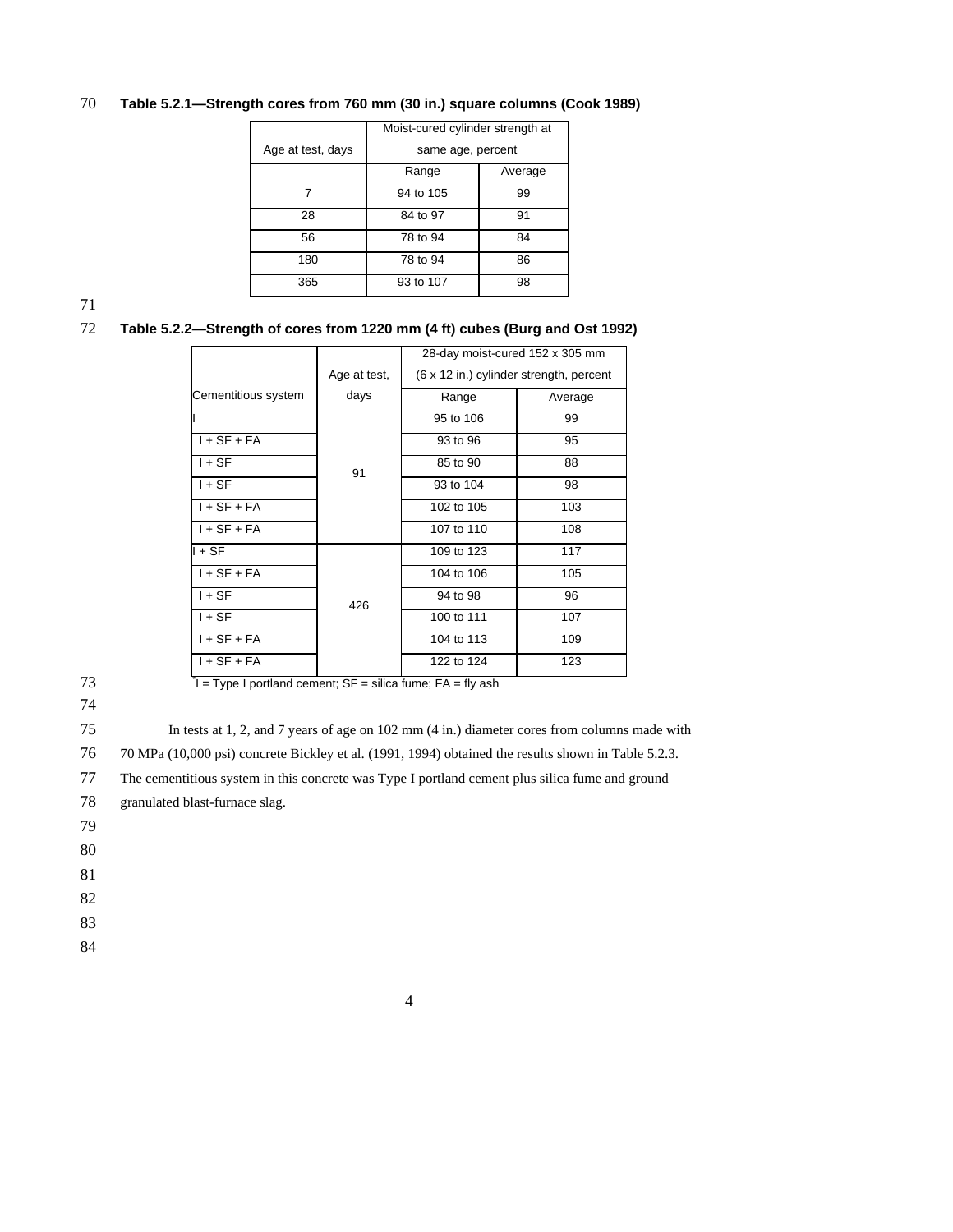#### 85 **Table 5.2.3—Column core strength at later ages (Bickley et al. 1991, 1994)**

|                    | Average 28-day moist-cured cylinder |         |  |
|--------------------|-------------------------------------|---------|--|
|                    | strength, percent                   |         |  |
| Age at test, years | Range                               | Average |  |
|                    | 90 to 109                           | 97      |  |
|                    | 91 to 107                           | 100     |  |
|                    | 97 to 100                           | 99      |  |

86

87 Aïtcin and Riad (1988) reported 2-year core strengths from columns made with Type I

88 cement and silica fume. The average 2-year core strength was 97 percent of the strength of 28-day

89 moist cured cylinders.

90 These data indicate that the acceptance criteria for core strengths specified in ACI 318 are also

91 applicable to high-strength concretes.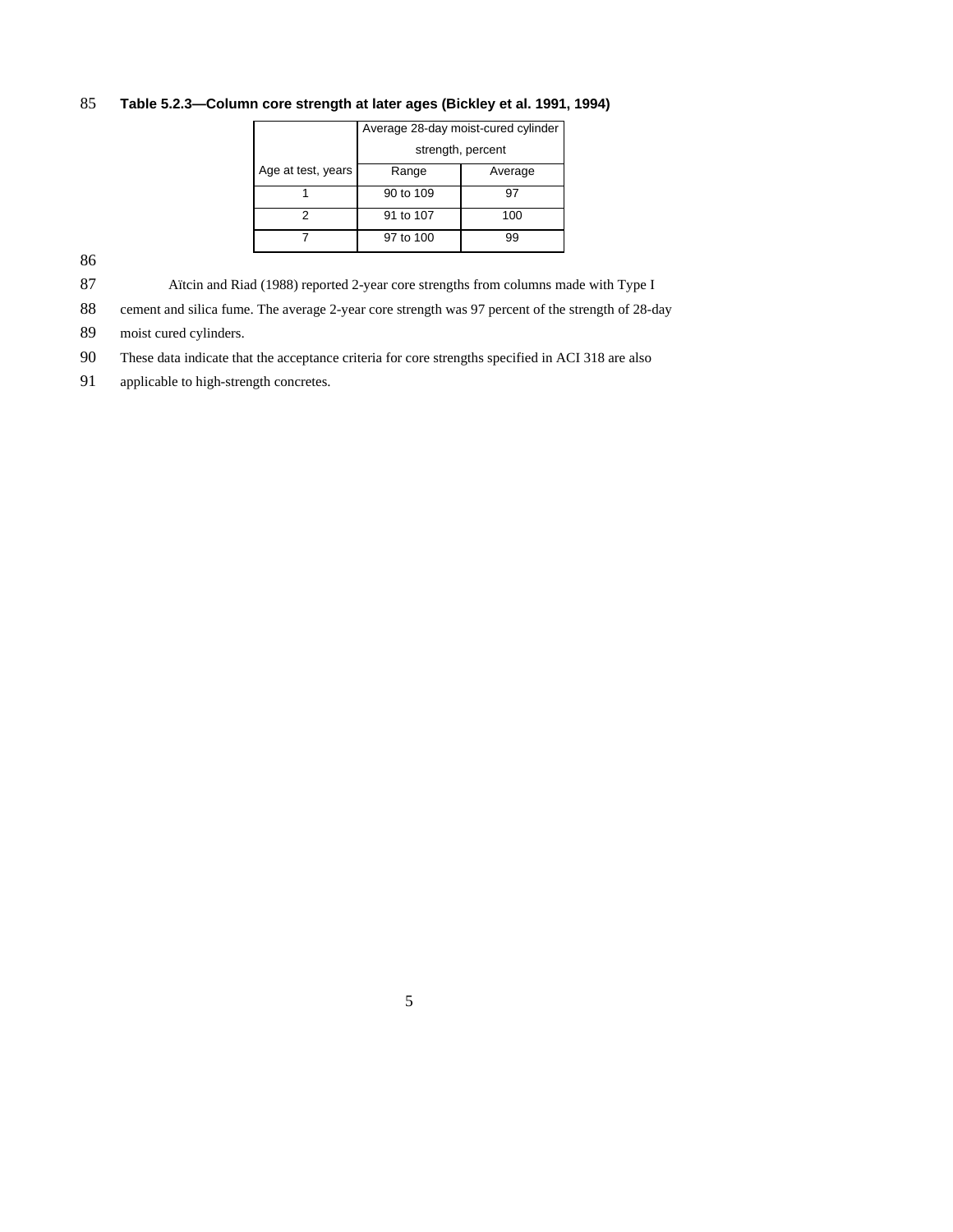#### **Original Balloted Section (Provided for Reference)**

# **CHAPTER 5—EVALUATION OF COMPRESSIVE STRENGTH TEST RESULTS**

#### **5.1—Statistical concepts**

The first step in evaluating quality control procedures is determining whether the distribution of the compressive strength test results follows a normal frequency distribution. Cook (1989) suggests that skewed distributions may occur for high-strength concrete because the compressive strength may be limited by the aggregate strength. This can be the case for concrete strengths exceeding 70 MPa (10,000 psi). The distribution should be investigated to determine if it deviates from a normal distribution. As suggested by Cook (1989), the skew ness and kurtosis (peaked ness of the distribution) are evaluated by calculating the third and fourth moments of the distribution about the mean. Available data indicate that a normal frequency distribution is achieved for concrete with compressive strength in the range of 40 to 70 MPa (6000 to 10,000 psi) (Cook 1982). Thus, the procedure recommended by ACI 214, which assumes a normal distribution, is usually a convenient tool for evaluating the quality of production and testing of high-strength concrete.

In the 1977 (Reapproved 1989) version of ACI 214, the numerical values of the standard deviation are related to evaluations of the quality of the work represented. A standard deviation less than 2.8 MPa (400 psi) represents an excellent degree of control, whereas a standard deviation greater than 5 MPa (700 psi) represents poor control. In the case of high-strength concrete, defining qualitycontrol categories based on absolute dispersion may be misleading, since standard deviations greater than 5 MPa (700 psi) are not uncommon for 70 MPa (10,000 psi) concrete on well-controlled projects.

For practical comparisons, the coefficient of variation is more useful for measuring the dispersion of compressive strengths, especially for high-strength concrete. The coefficient of variation is the standard deviation expressed as a percentage of the average strength. Anderson (1985) and Cook (1989) have suggested that the coefficient of variation be used because this value is less affected by the magnitude of the strengths obtained and is more useful in comparing the degree of control for a wide range of strength levels. Suggested standards of quality control are listed in Table 5.1.1.

These standards of control are based on the analysis of over seven hundred, 28-day compressive strength test results (average of at least two cylinders). In practice, high-strength concrete has a lower coefficient of variation than normal-strength concrete, not because of the strength level, but because a higher degree of control is maintained in the production and testing of high-strength concrete. Continual review of the field results and the maintenance of records in the form of control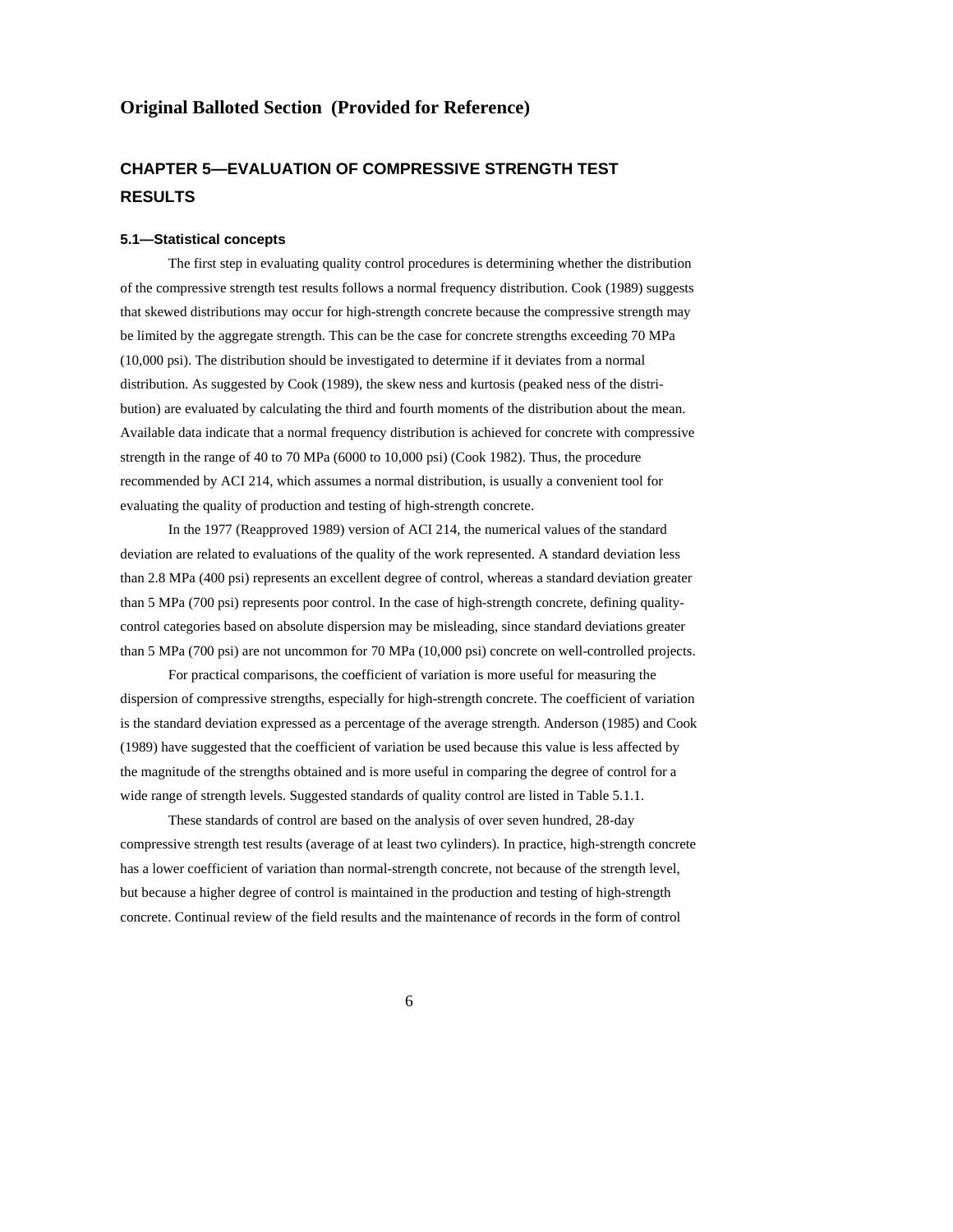charts, or other means, are recommended to assess whether the desired level of control is being achieved.

Early-age control of concrete strength may be achieved by making and testing acceleratedcured specimens according to ASTM C 684, especially where later-age (56- or 90-day) strength tests are the final acceptance criterion. Evaluation of these data should follow job-specific criteria developed at an early phase of concreting.

Where ages later than 28 days are specified for acceptance, ACI 214 evaluation procedures can be used.

#### **5.2—Strength evaluation**

ACI 318 recognizes that some strength test results are likely to be lower than the specified strength. However, the ACI-318 acceptance criteria are based on normal-strength concrete. It is recommended that high-strength concrete be judged acceptable if the following requirements are met:

- The average of all sets of three consecutive strength test results equals or exceeds the required  $f_{c'}$ , and
- No individual strength test (average of two cylinders) falls below 0.90 *f<sub>c'</sub>*. (This is different from the ACI 318 requirement.)

The latter criterion differs from the 3.4 MPa (500 psi) under strength criterion in ACI 318, because a deficiency of 3.4 MPa (500 psi) may not be significant when high-strength concrete is used. High-strength concretes may continue to gain significant strengths after the acceptance test age, especially if fly ash or ground granulated blast-furnace slag are used. During the evaluations to establish mixture proportions, a strength development curve should be established indicating potential strength over time. However, if questions arise concerning the load-carrying capacity of a structure, ACI 318 allows investigation by analysis using core test results or by load testing. In cases where load testing a structure is not practical, analytical investigations using the strength results from extracted cores, or in-place tests (ACI 228.1R), are more appropriate. Tests to evaluate the durability of the concrete (see ACI 201.2R) should be performed separately on cores other than those used for strength tests.

As mentioned in Chapter 3, a correlation curve should be established for each high-strength mixture to relate the strength of extracted cores (normally 102 mm (4 in.) in diameter) to the strength of specimens used for acceptance testing, that is, 152 by 305 mm (6 by 12 in.) or 102 by 203 mm (4 by 8 in.) cylinders. Then, if coring becomes necessary, the relationship has been established, agreed upon, and is ready for conclusive interpretation. In the absence of correlation data, the provisions of ACI 318 should be used. These provisions require that the average strength of a set of three cores be equal to at least 85 percent of  $f_c$ <sup>'</sup> and no single core be less than 75 percent of  $f_c$ <sup>'</sup>.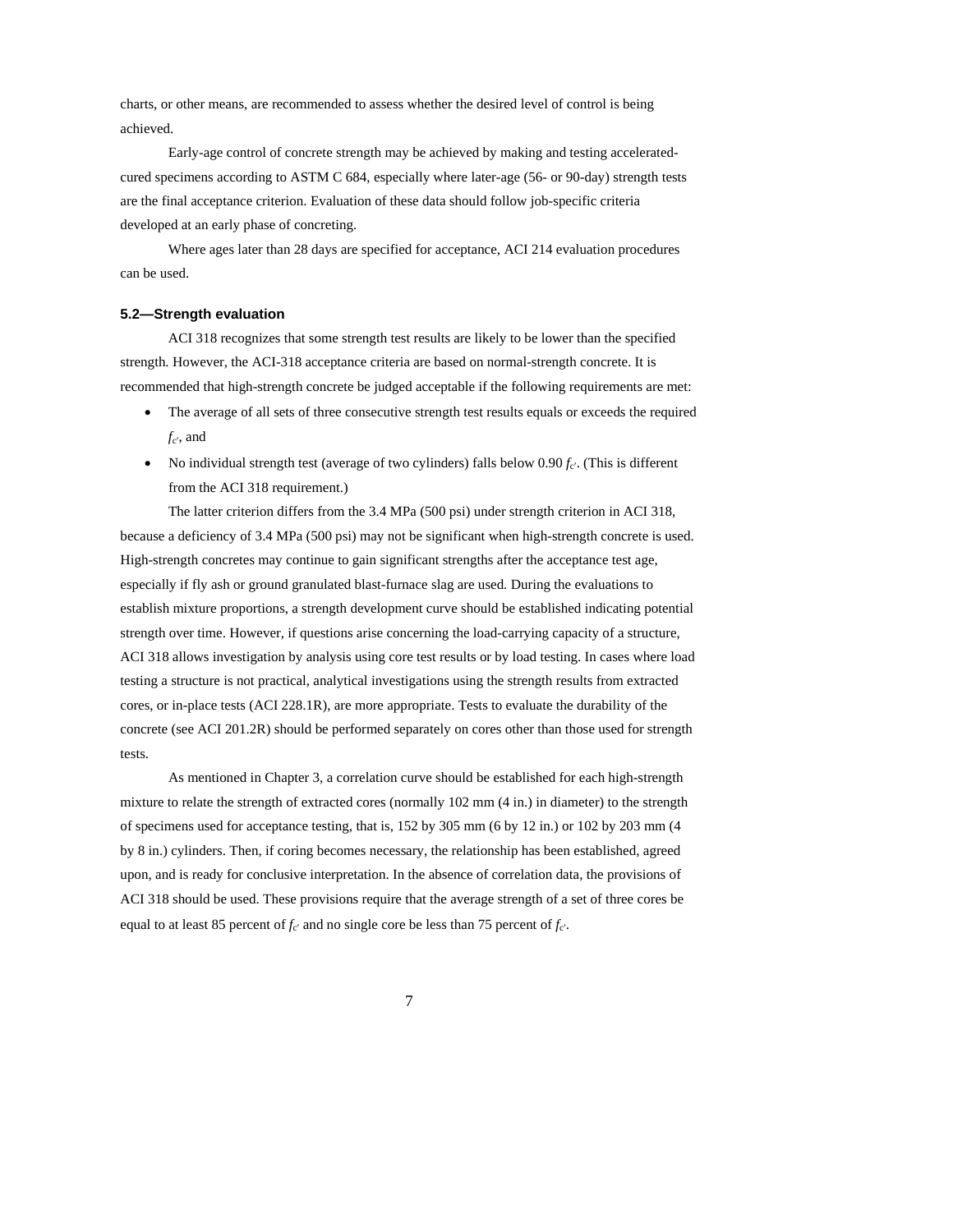Cook (1989) reported that tests of 102 mm (4 in.) diameter cores taken from 760 by 760 mm (30 by 30 in.) columns of 10,000 psi (70 MPa) concrete resulted in average strengths as shown in Table 5.2.1.

Burg and Ost (1992) reported on 102 mm (4 in.) cores drilled from 1220 mm (4 ft) cubes of concrete with compressive strength in the range of 70 to 140 MPa (10,000 to 20,000 psi). Sets of three cores at 91 days and 14 months produced average strengths as shown in Table 5.2.2.

| Table 5.1.1—Standards of concrete control for specified compressive strength over 35 |  |
|--------------------------------------------------------------------------------------|--|
| MPa (5000 psi)                                                                       |  |

| Overall variation            |                                                                   |                       |                       |                       |           |
|------------------------------|-------------------------------------------------------------------|-----------------------|-----------------------|-----------------------|-----------|
|                              | Coefficient of variation for different control standards, percent |                       |                       |                       |           |
| Class of operation           | Fair<br>Excellent<br>Very good<br>Good<br>Poor                    |                       |                       |                       |           |
| General construction testing | under 7.0                                                         | 7.0 to 9.0            | 9.0 to 11.0           | 11.0 to 14.0          | over 14.0 |
| Laboratory trial batches     | under 3.5                                                         | 3.5 to 4.5            | 4.5 to 5.5            | 5.5 to 7.0            | over 7.0  |
|                              |                                                                   | Within-test variation |                       |                       |           |
|                              | Coefficient of variation for different control standards, percent |                       |                       |                       |           |
| Class of operation           | Excellent                                                         | Very good             | Good                  | Fair                  | Poor      |
| Field control testing        | under $3.0$                                                       | 3.0 to 4.0            | $4.0 \text{ to } 5.0$ | 5.0 to 6.0            | over 6.0  |
| Laboratory trial batches     | under 2.0                                                         | 2.0 to 3.0            | $3.0 \text{ to } 4.0$ | $4.0 \text{ to } 5.0$ | over 5.0  |

#### **Table 5.2.1—Strength cores from 760 mm (30 in.) square columns (Cook 1989)**

|                   | Moist-cured cylinder strength at |         |  |
|-------------------|----------------------------------|---------|--|
| Age at test, days | same age, percent                |         |  |
|                   | Range                            | Average |  |
|                   | 94 to 105                        | 99      |  |
| 28                | 84 to 97                         | 91      |  |
| 56                | 78 to 94                         | 84      |  |
| 180               | 78 to 94                         | 86      |  |
| 365               | 93 to 107                        | 98      |  |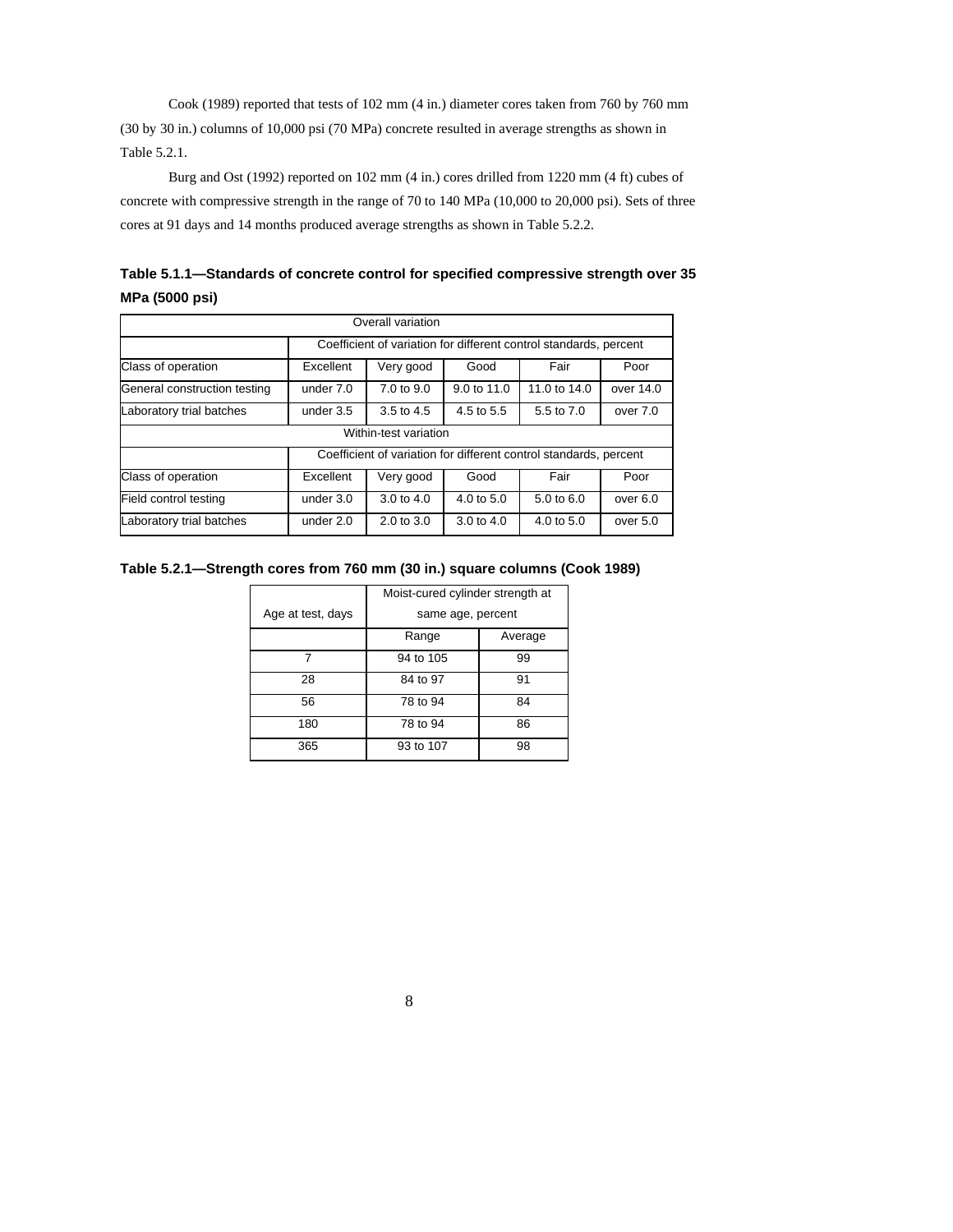|                     |              | 28-day moist-cured 152 x 305 mm         |         |  |
|---------------------|--------------|-----------------------------------------|---------|--|
|                     | Age at test, | (6 x 12 in.) cylinder strength, percent |         |  |
| Cementitious system | days         | Range                                   | Average |  |
|                     |              | 95 to 106                               | 99      |  |
| $I + SF + FA$       |              | 93 to 96                                | 95      |  |
| $1 + SF$            | 91           | 85 to 90                                | 88      |  |
| $I + SF$            |              | 93 to 104                               | 98      |  |
| $I + SF + FA$       |              | 102 to 105                              | 103     |  |
| $I + SF + FA$       |              | 107 to 110                              | 108     |  |
| l + SF              |              | 109 to 123                              | 117     |  |
| $I + SF + FA$       |              | 104 to 106                              | 105     |  |
| $I + SF$            | 426          | 94 to 98                                | 96      |  |
| $I + SF$            |              | 100 to 111                              | 107     |  |
| $I + SF + FA$       |              | 104 to 113                              | 109     |  |
| $I + SF + FA$       |              | 122 to 124                              | 123     |  |
|                     |              |                                         |         |  |

**Table 5.2.2—Strength of cores from 1220 mm (4 ft) cubes (Burg and Ost 1992)** 

 $I = Type I$  portland cement;  $SF = silica$  fume;  $FA = fly$  ash

In tests at 1, 2, and 7 years of age on 102 mm (4 in.) diameter cores from columns made with 70 MPa (10,000 psi) concrete Bickley et al. (1991, 1994) obtained the results shown in Table 5.2.3. The cementitious system in this concrete was Type I portland cement plus silica fume and ground granulated blast-furnace slag.

|                    | Average 28-day moist-cured cylinder<br>strength, percent |         |  |
|--------------------|----------------------------------------------------------|---------|--|
| Age at test, years | Range                                                    | Average |  |
|                    | 90 to 109                                                |         |  |
|                    | 91 to 107                                                | 100     |  |

7 97 to 100 99

**Table 5.2.3—Column core strength at later ages (Bickley et al. 1991, 1994)** 

Aïtcin and Riad (1988) reported 2-year core strengths from columns made with Type I cement and silica fume. The average 2-year core strength was 97 percent of the strength of 28-day moist cured cylinders.

These data indicate that the acceptance criteria for core strengths specified in ACI 318 are also applicable to high-strength concretes.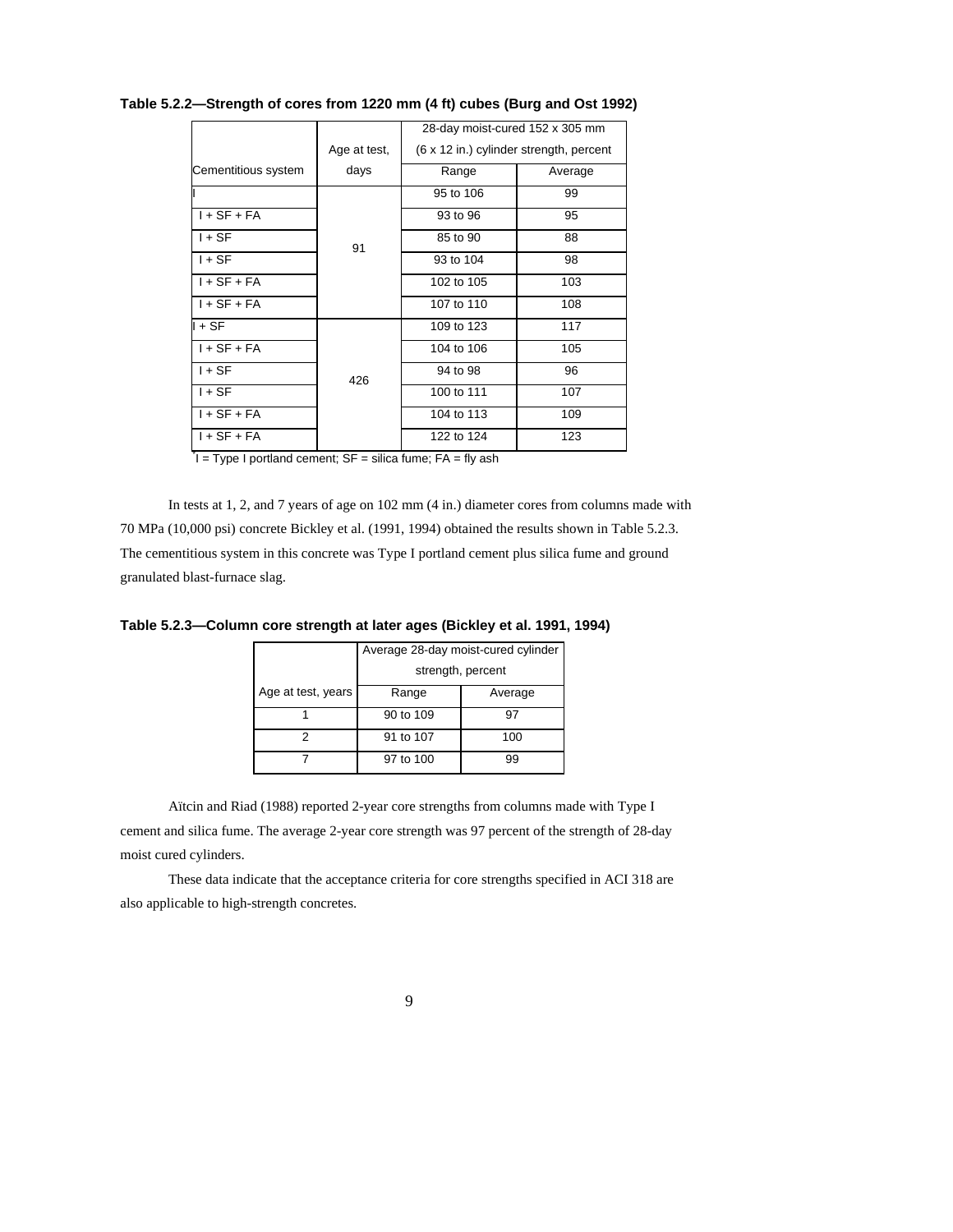| Sec #                                                     | Pg# | $\mathbf{L} \mathbf{n}$ # | N/E <sup>1</sup> | <b>Comment</b>                                                                                                                                                                                   | <b>Resolution</b>                                                                                                                                                                                             |  |
|-----------------------------------------------------------|-----|---------------------------|------------------|--------------------------------------------------------------------------------------------------------------------------------------------------------------------------------------------------|---------------------------------------------------------------------------------------------------------------------------------------------------------------------------------------------------------------|--|
| BALLOT ITEM #2 Related to the Creep and Shrinkage Section |     |                           |                  |                                                                                                                                                                                                  |                                                                                                                                                                                                               |  |
| 4.8                                                       |     |                           | N                | For convenience, my previous twelve comments may be<br>treated as a single negative if so desired. The existing<br>Section 4.8 would be replaced in its entirety by the<br>proposed ballot item. | Persuasive $-$ C. Nami and S. Gross to<br>draft commentary to address shrinkage<br>and re-ballot for approval. Section 4.8<br>will address creep and shrinkage.<br>Pass 15-0-0.<br>Resolution to be Balloted. |  |
| 4.8                                                       |     |                           | $\mathbf N$      | Inadequate coverage of shrinkage tests (4.8)                                                                                                                                                     | Persuasive $-$ C. Nami and S. Gross to<br>draft commentary to address shrinkage<br>and re-ballot for approval. Section 4.8<br>will address creep and shrinkage.<br>Pass 15-0-0.<br>Resolution to be Balloted. |  |

# **Ballot Item #2 is to resolve the following remaining negatives regarding the creep and shrinkage section:**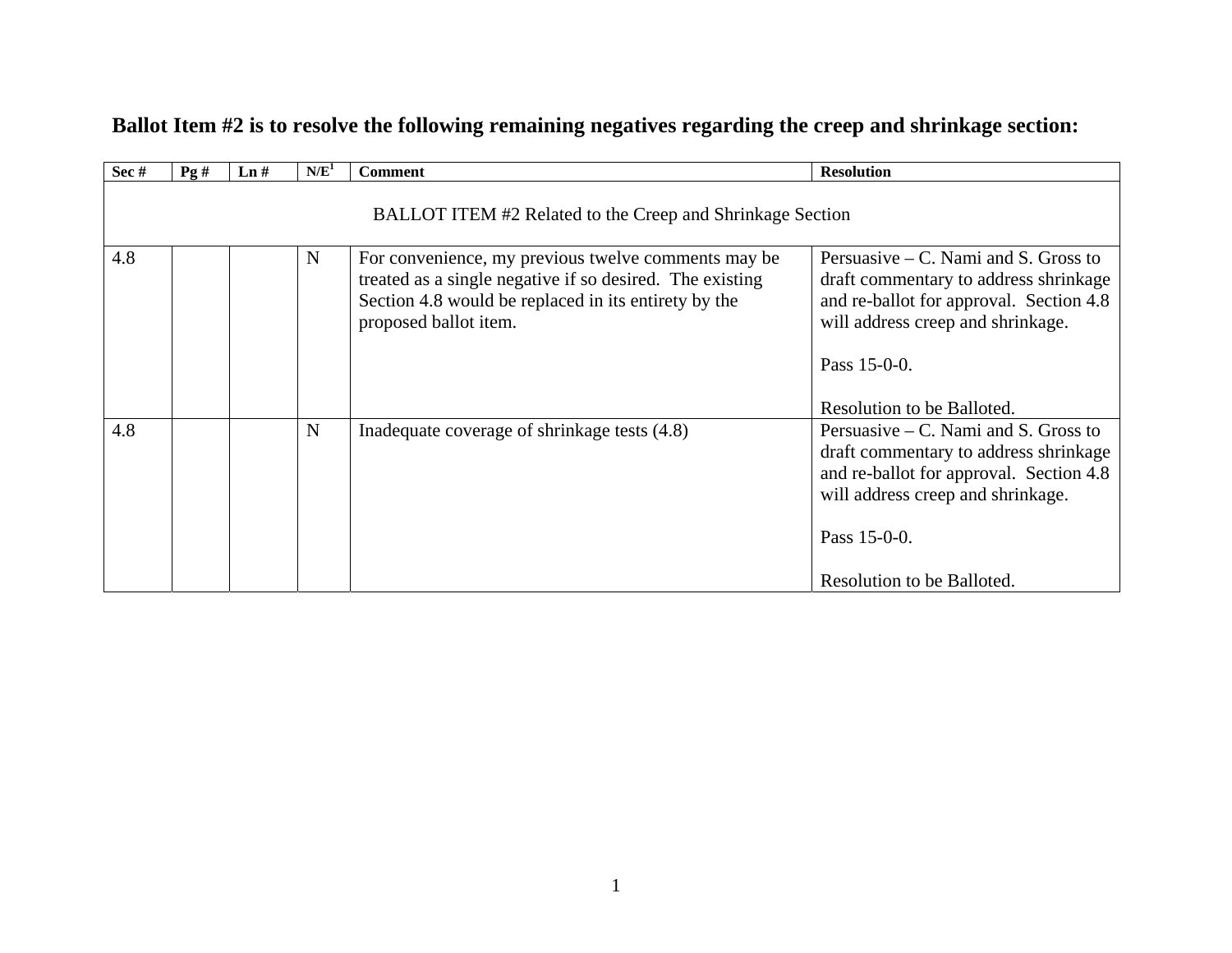# 1 **BALLOT #2: Proposed Rewrite to resolve the above negatives. This**  2 **section was re-written per committee discussion at ACI 363 Committee**  3 **Meetings in Atlanta, GA and Fajardo, Puerto Rico.**

4

## 5 **4.8—Creep and Shrinkage**

6 For long-span bridges and tall high-rise buildings, time-dependent deformations are important design 7 considerations. The accuracy of the predicted deformations can be improved by using measured 8 values of creep and shrinkage of the concrete to be used in the structure. Consequently, specifications 9 sometimes include requirements for creep and shrinkage of the high-strength concrete mixtures that 10 may be required for these structures. In such instances, testing during development of the concrete 11 mixtures is typically required to ensure that the specified performance property can be attained, prior 12 to approval of the mixtures and the start of construction. The results of such testing are used in the 13 long-term vertical shortening and load distribution predictions for tall buildings, for example. Other 14 applications that may require creep and shrinkage testing include offshore structures, mass concrete 15 pours, prestressed concrete structures, and elevated or depressed temperature environments. Creep and 16 shrinkage testing should preferably be correlated and performed in tandem with modulus of elasticity 17 and compressive strength testing.

18

### 19 **4.8.1—Shrinkage**

20 When specified, shrinkage testing should be performed in accordance with ASTM C 157/C 157M, 21 "Standard Test Method for Length Change of Hardened Hydraulic-Cement Mortar and Concrete." 22 The size of the shrinkage test beam and any deviations from the standard 28-day period of moist 23 curing or reference age for the initial measurement detailed in ASTM C 157/C 157M may be 24 specified, if desired. Preferably, shrinkage testing should extend over a period of one year to permit 25 data-fitting and extrapolation to predict ultimate shrinkage strain using the form of the ACI 209 26 equation. Very few commercial testing laboratories have the specimen molds, controlled temperature 27 and humidity environments, and expertise required for shrinkage testing. Therefore, caution should be 28 exercised in choosing a testing laboratory for shrinkage testing.

29

#### 30 **4.8.2—Creep**

31 When specified, creep testing should be performed in accordance with ASTM C 512, "Standard Test 32 Method for Creep of Concrete in Compression." In this test, time-dependent strains are measured on 33 concrete cylinders loaded in compression. The stress level on the specimens is maintained constant at 34 a value not to exceed 40% of the concrete compressive strength at the age of loading. Up to the 40%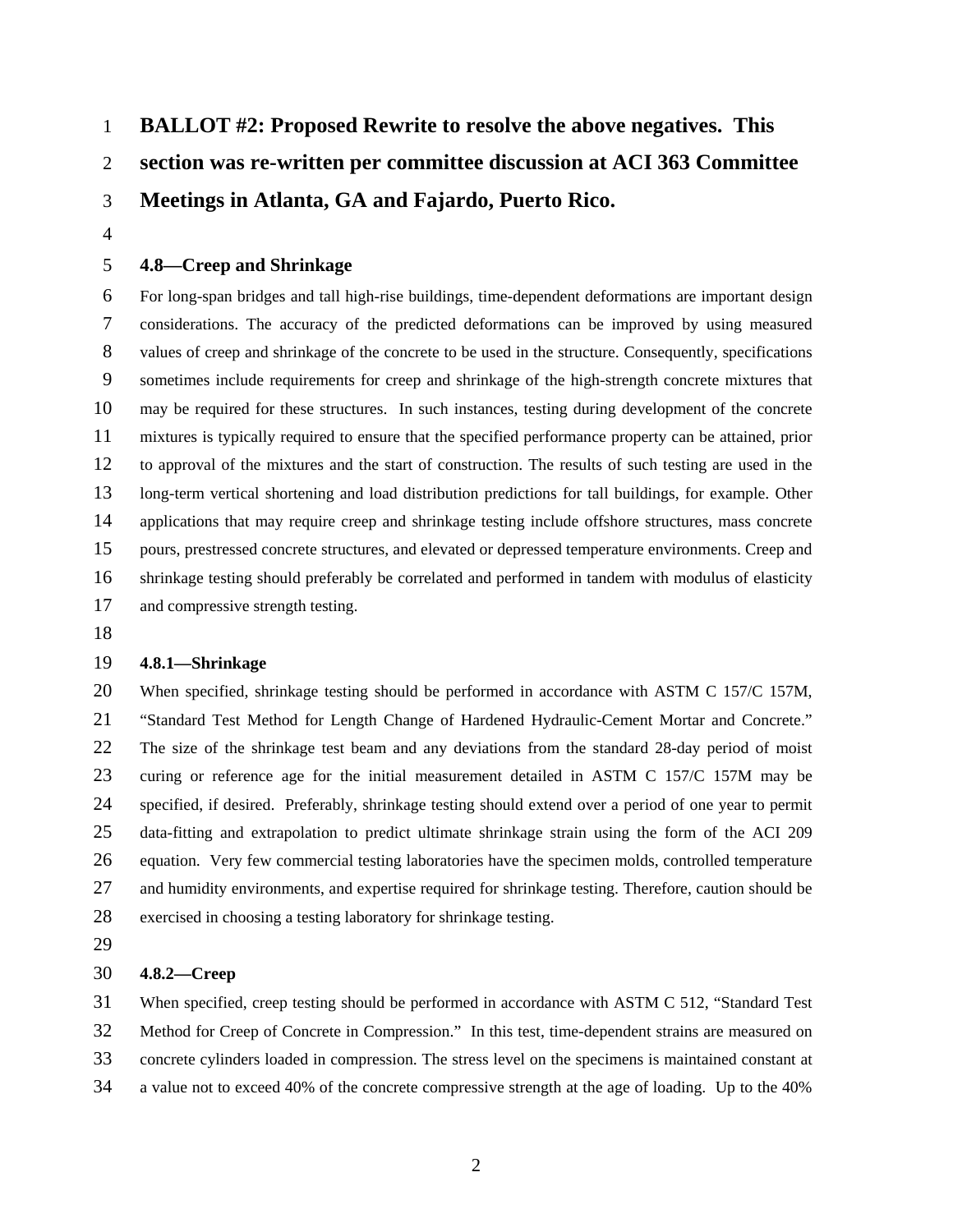35 level, creep strain is taken as proportional to the stress level. Creep testing is expensive and requires 36 special equipment that is only available at a few commercial testing laboratories and some 37 universities. Therefore, it should only be specified when necessary. Any deviations from the standard 38 procedure should be clearly spelled out in the project specifications.

39

40 ASTM C 512 requires drying shrinkage measurements on companion unloaded cylinders so that the 41 shrinkage strains can be subtracted from the strains measured on the loaded cylinders. It is important 42 that the shrinkage and creep cylinders be the same size and be handled and stored identically from 43 time of casting until the end of the test, otherwise, they can have different properties, and a distortion 44 of the test results will occur. It should be noted that the shrinkage measurements on the companion 45 cylinders do not represent a standard drying shrinkage test. In addition, because shrinkage 46 measurements are not required to begin until the test cylinders are loaded, both the companion and 47 loaded cylinders would have experienced shrinkage prior to the start of strain measurements.

48

49 The standard specimen required by ASTM C 512 is a 150-mm (6-in.) diameter cylinder with a length 50 of at least 290 mm (11.5 in.). Typical creep frames are capable of stressing a 150-mm (6-in.) diameter 51 cylinder to about 17 MPa (2500 psi). This means that the compressive strength of these cylinders 52 cannot be more than 43 MPa (6250 psi) if stressed to the 40% level. If stressed to a lower level, the 53 magnitude of the time-dependent strains is less and the measured data are less accurate. It is 54 recommended that the stress level be not less than 20% of the compressive strength at the age of 55 loading. Consequently, for concrete compressive strengths greater than 86 MPa (12,500 psi), it is 56 necessary to use special high-strength frames. To avoid this limitation, project specifications 57 sometimes permit the use of 100-mm (4-in.) diameter specimens. Smaller specimens have the 58 disadvantage of being more difficult to align in the creep apparatus. If 100-mm (4-in.) diameter 59 cylinders are used, it is recommended that they have a length of at least 200-mm (8 in.), but not 60 shorter than a length equal to the gage length of the measuring device plus 38 mm (1.5 in.).

61

62 End preparation of creep cylinders is extremely important to facilitate concentric loading and 63 elimination of high spots. ASTM C 152 permits the use of capping, lapping, or fitting end plates 64 normal to the axis of the cylinder at the time of casting. For high strength concrete, the use of lapping 65 is recommended.

66

67 The standard age of loading is 28 days. However, other loading ages are permitted. For creep of 68 concrete used in prestressed concrete beams, an age of loading corresponding to the age when the 69 strands are released is appropriate, although logistics may make this difficult to achieve. For creep of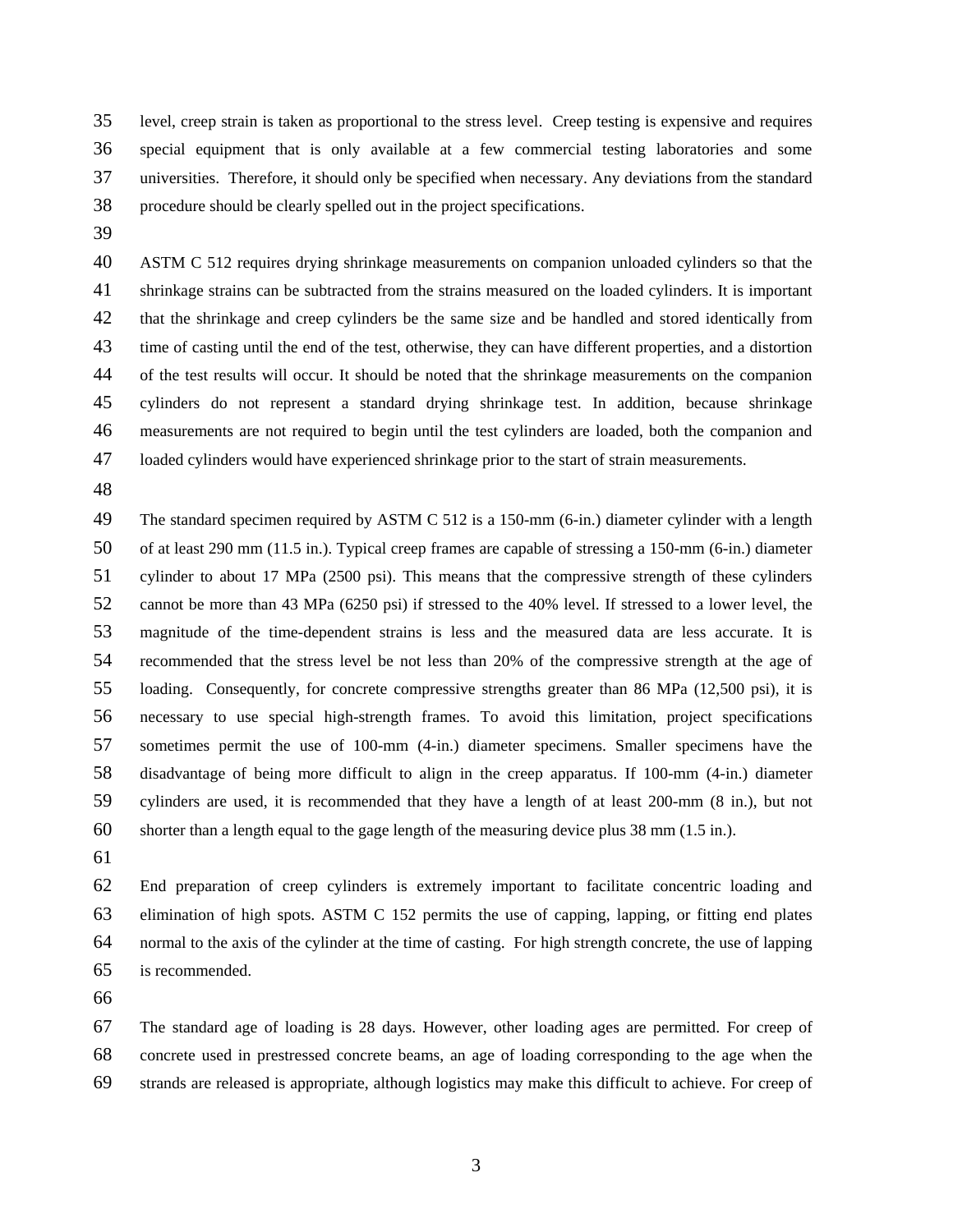70 concrete used in columns of high-rise buildings, an age later than 28 days may be more appropriate.

- 71 When the complete creep behavior of a concrete is needed, specimens should be loaded at ages of 2, 7,
- 72 28, 90, and 365 days.
- 73

74 ASTM C 512 requires that the test continue for one year after loading. In addition to providing more 75 reliable data, this test duration permits data-fitting and extrapolation to predict ultimate specific creep 76 using the form of the ACI 209 equation. In many construction projects, however, this duration is too 77 long and, consequently, earlier ages for reporting data are specified. All tests should continue for at 78 least 90 days after loading for usable results. Creep strain may be reported as specific creep (creep 79 strain/stress) or creep coefficient (creep strain/initial elastic strain). If loading of the creep specimens 80 is not accomplished expeditiously, some creep may occur before the first reading after loading is 81 obtained. This results in the measured elastic strain being larger and the creep strain being smaller 82 than it really is and distorts the creep coefficient more than the specific creep. ASTM C 512 suggests 83 that the method of least squares be used to determine the initial elastic strain in this situation.

84

85 The creep strain obtained by ASTM C512 is the creep of cylinders at one stress level under standard 86 environmental conditions. It does not necessarily represent the creep that occurs in an actual structure; 87 therefore, the data needs to be carefully interpreted for application to full-size structures. Since creep 88 measurements are affected by the volume-to-surface ratio of the test specimens, any measurements on 89 small cylinders need to be adjusted to determine the creep on full-size structural members. Corrections 90 for volume-to-surface ratio may be applied in accordance with the recommendations of ACI 91 Committee 209 (add reference). For creep of concrete in large members, it may be more appropriate to 92 measure the creep on sealed cylinders so that the adjustment between the member size and the 93 cylinder size is less. When sealed cylinders are used, it is important that the cylinder is fully sealed 94 using materials such as copper or butyl rubber and that the seal is not broken during loading of the 95 cylinders.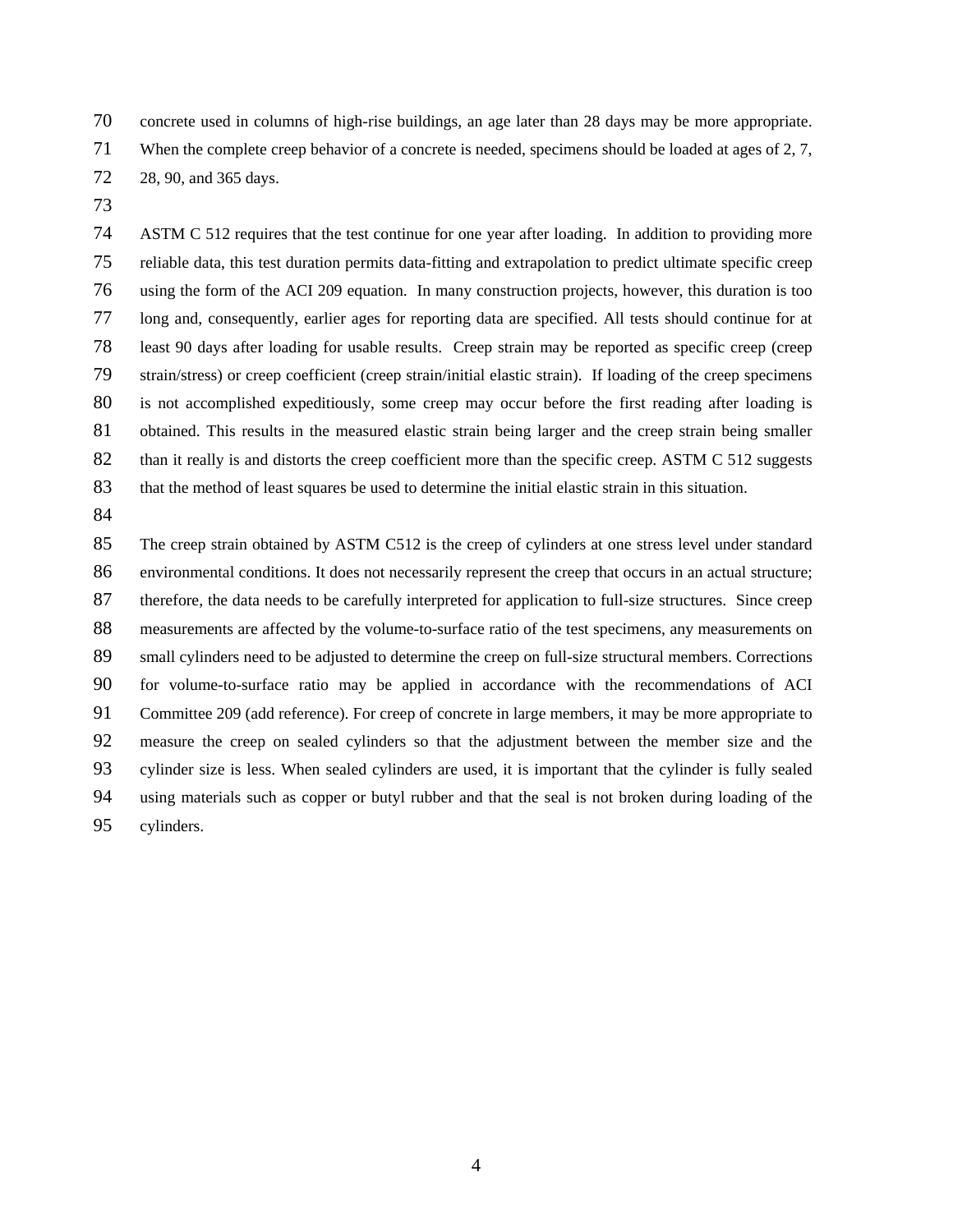# **Original Balloted Section (Provided for Reviewer Reference)**

#### **4.8—Creep and Shrinkage**

When requested conduct creep and shrinkage according to ASTM C512. The shrinkage in this method is no standard shrinkage test. The standard Method for shrinkage is ASTM C157.

"Characteristic concrete creep and shrinkage testing is often specified for high strength concrete, particularly for high rise buildings and long span bridges. Other applications of such testing include offshore structures, mass concrete pours, and creep and shrinkage testing at elevated or depressed temperatures. The results of such testing are used in the long-term vertical shortening and load distribution predictions for tall buildings, for example. Creep and shrinkage testing should preferably be correlated and performed in tandem with modulus of elasticity and compressive strength testing.

Shrinkage testing follows the provisions of ASTM C157 and is performed on prisms. Shrinkage strains as a function of time are normally charted as well as a prediction for ultimate shrinkage.

Creep testing follows the provisions of ASTM C512 and is normally performed on standard 6 x 12 in cylinders, sealed with metallic shape. Depending on the application, unsealed cylinders and/or reinforced cylinders may be tested. Load may be applied at early age or later, depending on the actual expected construction sequence. Load magnitude may vary, although a usual rule is to apply stress of 35 to 40% of the actual tested strength at time of loading. Creep testing should be conducted in parallel with shrinkage companion (unloaded) samples to adjust the test result strains removing the shrinkage component in the creep test. Creep strains, specific creep, and creep coefficient as a function of time are normally charted as well as prediction for ultimate creep.

Unit weight (ASTM C138), slump (ASTM C143), air content (ASTM C173) and curing history should all be documented for creep and shrinkage test samples."

For long-span bridges and tall high-rise buildings, time-dependent deformations are important design considerations. The accuracy of the predicted deformations can be improved by using measured values of creep and shrinkage of the concrete to be used in the structure. Consequently, specifications sometimes include requirements for creep and shrinkage of the concrete mix. Occasionally, creep and shrinkage measurements of the production concrete may be required to confirm design assumptions.

Since creep testing is expensive and requires special equipment that is only available at a few commercial testing laboratories and some universities, it should only be specified when necessary.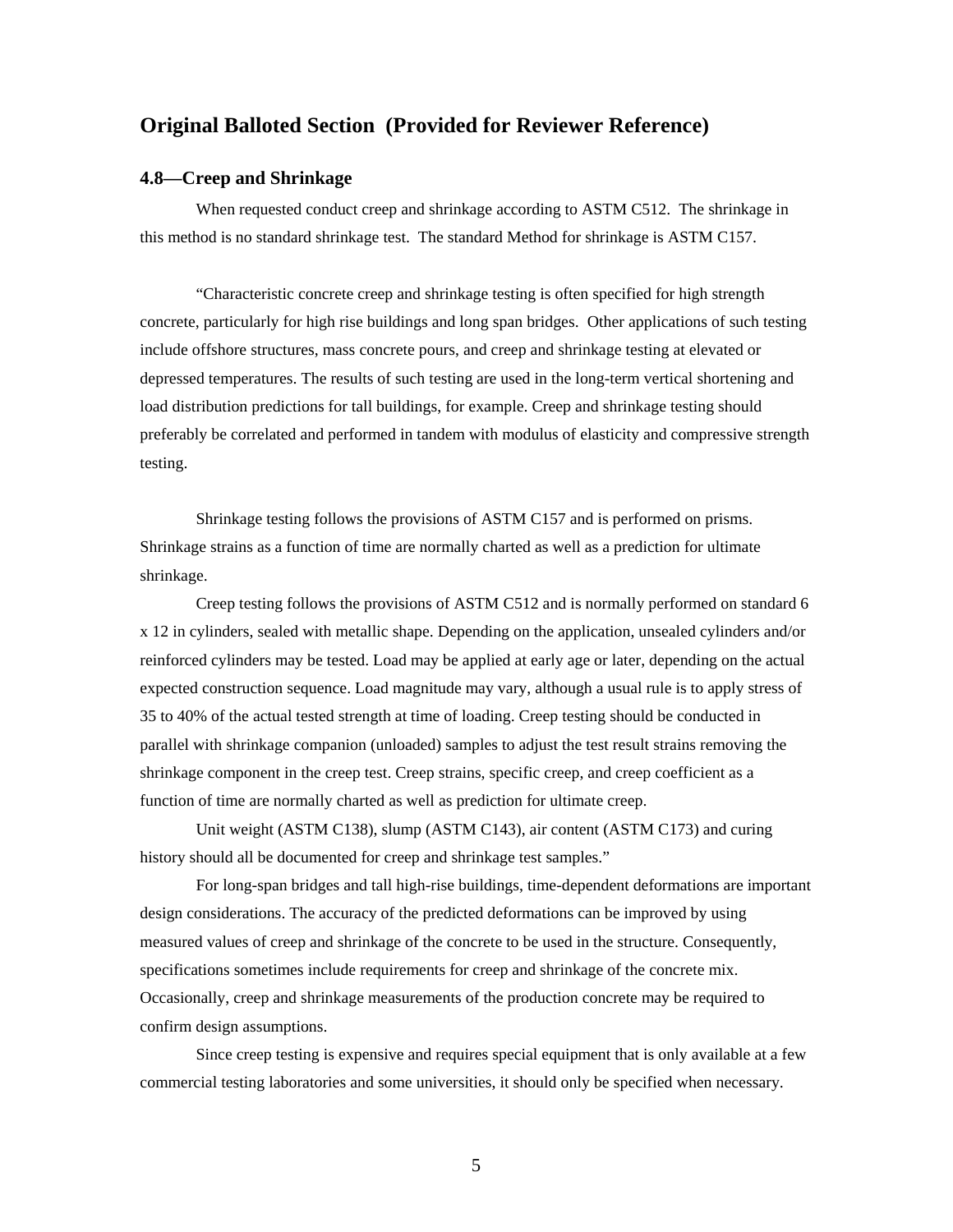Any required deviations from the standard procedure should be clearly spelled out in the project specifications.

#### **4.8.1—Test Description**

The creep test procedure is defined in ASTM C512, Standard Test Method for Creep of Concrete in Compression. In this test, time-dependent strains are measured on concrete cylinders loaded in compression. The stress level on the specimens is maintained constant at a value not to exceed 40% of the concrete compressive strength at the age of loading. Up to the 40% level, creep strain is taken as proportional to the stress level.

#### **4.8.1.1— Specimen Size and Test Apparatus**

The standard specimen required by ASTM C512 is a 150-mm (6-in.) diameter cylinder with a length of at least 290-mm (11.5in.). Typical creep frames are capable of stressing a 150-mm (6-in.) diameter cylinder to about 17 Mpa (2500 psi). This means that the compressive strength of these cylinders cannot be more than 43 Mpa (6250 psi) if stressed at 40% of their strength. If stressed to a lower level, the magnitude of the time-dependent strains is less and the measured data are less accurate. It is recommended that the stress level be not less than 20% of the compressive strength at the age of loading. Consequently, for concrete compressive strengths greater than 86 Mpa (12,500 psi), it is necessary to use special high-strength frames. To avoid this limitation, project specifications sometimes permit the use of 100-mm (4-in.) diameter specifications. Smaller specimens have the disadvantage that they are more difficult to align in the creep apparatus. If 100-mm (4-in.) diameter cylinders are used, it is recommended that they have a length of at least 290-mm (11.5 in.) to permit the use of a strain measuring device with a gage length of 250-mm (10-in.).

#### **4.8.1.2— Specimen Curing and Preparation**

The standard curing requirements per ASTM C512 are to store the specimens at 23.0  $\degree$ C (73.4 °F) before removal from molds between 20 and 48 hours after casting. The specimens are then stored in a moist condition at 23.0 °C (73.4 °F) until the age of 7 days. Storage of the specimens in water in not permitted. After 7 days, the specimens are stored at 23.0  $\rm{^{\circ}C}$  (73.4  $\rm{^{\circ}F}$ ) and a relative humidity of 50% until completion of the test. Other ambient conditions may be substituted when information is required for specific applications. In such cases, the conditions need to be defined in the project specifications and detailed in the report.

Since creep is size dependent, any measurements on small cylinders need to be adjusted to determine the creep on full-size structural members. For creep of concrete in large members, it may be more appropriate to measure the creep on sealed specimens so that the adjustment between the member size and the specimen size is less. When sealed specimens are used, it is important that the

6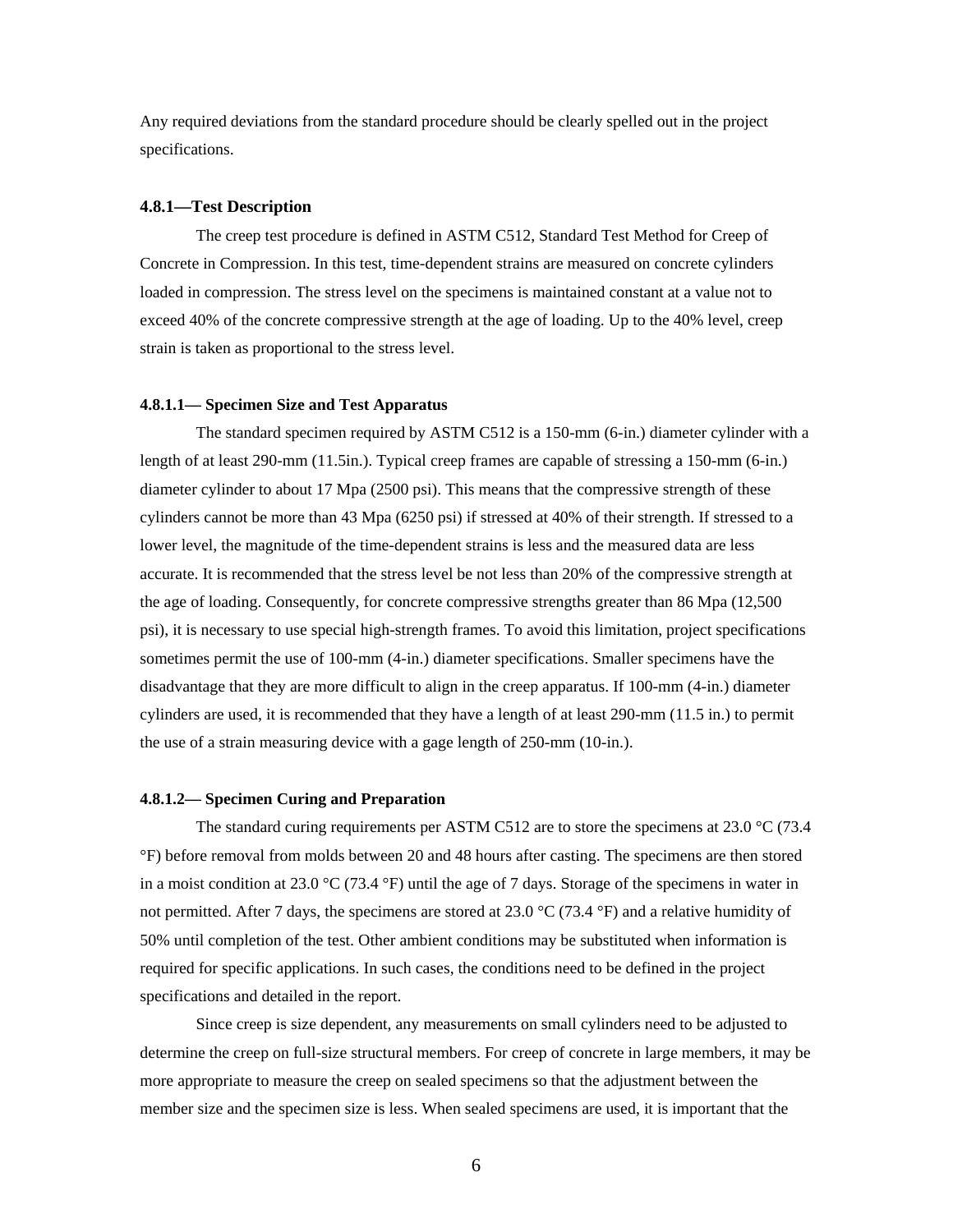specimen is fully sealed using materials such as copper or butyl rubber and that the seal is not broken during loading of the specimens

ASTM C152 requires companion cylinders for drying shrinkage measurements so that the shrinkage strains can be subtracted from the strains measured on the loaded specimens. It is important that the shrinkage and creep specimens be the same size and be handled and stored identically from time of casting until the end of the test, otherwise, they can have different properties, and a distortion of the test results will occur. It should be noted that the companion cylinders do not represent a standard drying shrinkage test because measurements are not required to begin until the creep specimens are loaded. Before that time, some shrinkage has already occurred and will not be included in the measured strains.

End preparation of creep cylinders is extremely important to facilitate concentric loading and elimination of high spots. ASTM C152 permits the use of capping, lapping, or fitting end plates normal to the axis of the cylinder at the time of casting. For high-strength concrete, the use of lapping is recommended.

#### **4.8.1.3— Loading Age and Duration of Loading**

The standard age of loading is 28 days. However, other ages are permitted. For creep of concrete used in prestressed concrete beams, an age of loading corresponding to the age when the strands are released is appropriate, although logistics may make this difficult to achieve. For creep of concrete used in columns of high-rise buildings, an age later than 28 days may be more appropriate. When the complete creep behavior of a concrete is needed, specimens should be loaded at ages of 2, 7, 28, 90, and 365 days.

ASTM C512 requires that the test continue for one year after loading. In many construction projects, however, this is too long to wait for the results and earlier ages are specified. All tests should continue for at least 90 days after loading for usable results. Longer times under load provide more reliable data for extrapolation to later ages.

#### **4.8.2— Data Reporting**

Creep strain may be reported as specific creep (creep strain/stress) or creep coefficient (creep strain/initial elastic strain). If loading of the creep specimens is not accomplished expeditiously, some creep may occur before the first reading after loading is obtained. This results in the measured elastic strain being larger and the creep strain being smaller than it really is and distorts the creep coefficient more than the specific creep. ASTM C512 suggests that the method of least squares be used to determine the initial elastic strain in this situation.